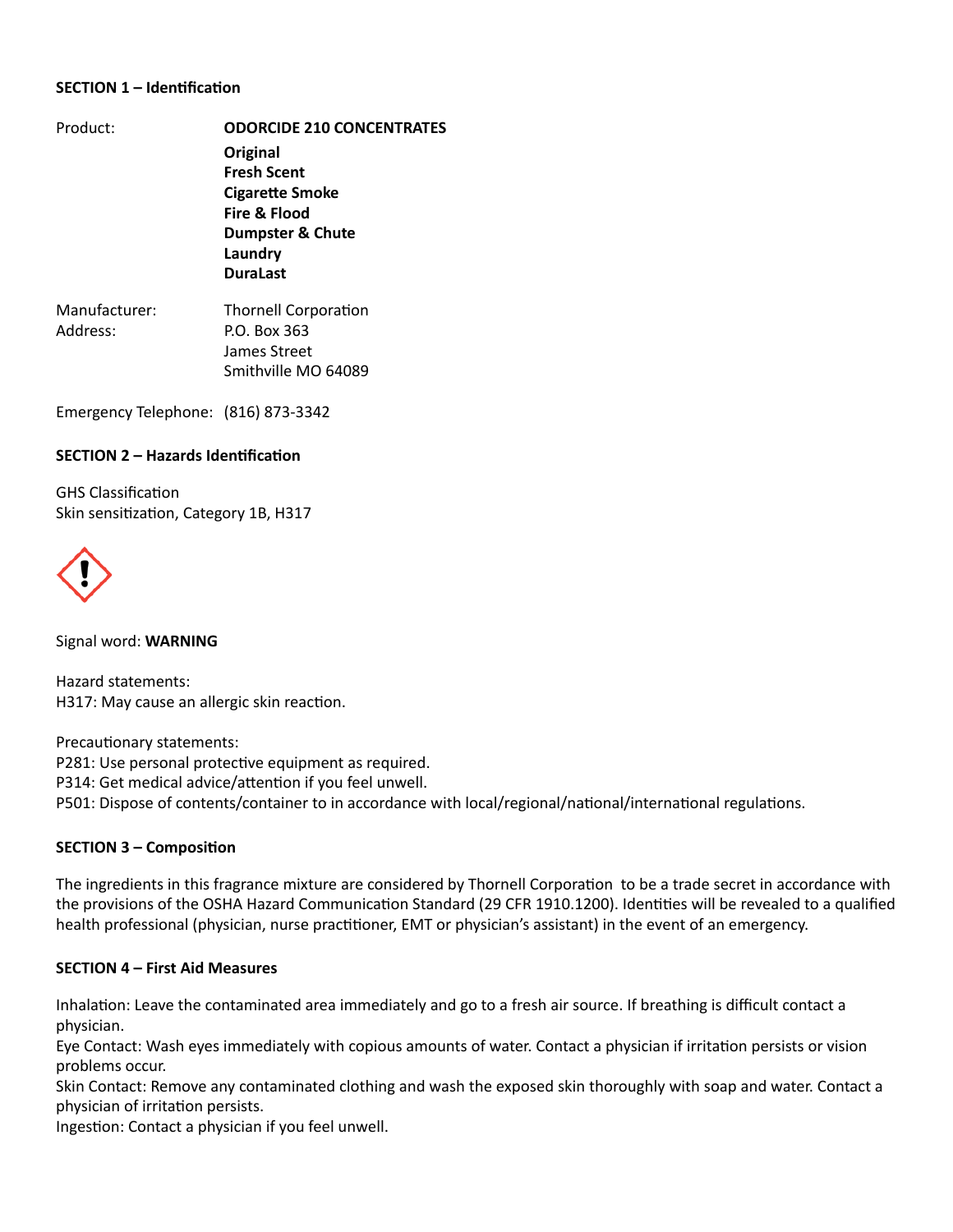## **SECTION 5 - Fire-fighting Measures**

Hazardous Products of combustion:  $CO<sub>2</sub>$ , CO, other unidentified products of combustion. Extinguishing Media: Use dry chemical, foam or water spray. Special Fire Fighting Procedure: Use self-contained breathing apparatus (SCBA) and firefighting clothing. Unusual Fire and Explosion Hazards – None known.

## **SECTION 6 - Accidental Release Measures**

To avoid possible contamination of the environment, contain spilled material. Cover with an inert, inorganic, noncombustible absorbent material, sweep up and remove to an approved disposal container. Avoid open flames or other sources of ignition. Avoid inhalation of vapors.

# **SECTION 7 - Handling and Storage**

For maximum personal protection, handle fragrances in a completely closed system.

Ventilation: Employ local exhaust ventilation meeting ACGIH design criteria.

Handling Procedures: Avoid inhalation and eye and skin contact whenever possible. Use good personal hygiene practices. Wash thoroughly after contact with the skin and at the end of each work period. Contaminated clothing and shoes should be laundered or cleaned before reuse.

Storage Requirements: Store in a cool, dry, well-ventilated area. Avoid heat sources. Keep containers closed and upright.

# **SECTION 8 – Exposure Controls/Personal Protection**

Respiratory Protection: Not normally required in well-ventilated areas. If vapor levels are high due spillage, or if the product is heated, or if other abnormal conditions exist, use a full-face NIOSH-approved organic vapor respirator. Eye Protection: If abnormal conditions exist, wear NIOSH-approved goggles or shields when handling. Eye wash stations should be available.

Skin Protection: If abnormal conditions exist, wear oil and chemical-resistant gloves when handling. Safety showers should be available.

# **SECTION 9 - Physical and Chemical Properties**

| Appearance: | liauid                       | Flash point: 117°F                          |
|-------------|------------------------------|---------------------------------------------|
| Color:      | water-white                  | Density: not determined                     |
| Odor:       | Pleasant, to match standard. | Vapor pressure: 17.6 mm Hg @ $20^{\circ}$ C |
| pH:         | 5.75                         | VOC content: 4.04%                          |

## **SECTION 10 - Stability and Reactivity**

This product is stable and presents no significant reactivity hazard. It does not react violently with water and no hazardous polymerization will occur. Contact with highly concentrated acids, alkalis or oxidizing agents must be avoided. Avoid excessive heat, open flames or other sources of ignition.

## **SECTION 11 - Toxicology Information**

This is a compounded mixture that has not been tested whole on humans or animals. Individual components present at 1% or more have the following acute and/or chronic hazards when tested at 100% concentration:

Acute Hazards: Liquid may be irritating to skin and eyes. Vapor may be irritating to the throat, lungs and pulmonary tract, may irritate the eyes. Repeated contact may cause allergic dermatitis. May be irritating to skin and eyes. This product contains material(s) which are listed in 29 CFR 1910 subpart Z and/or have a TLV established by ACGIH (OEL = 1000 ppm).